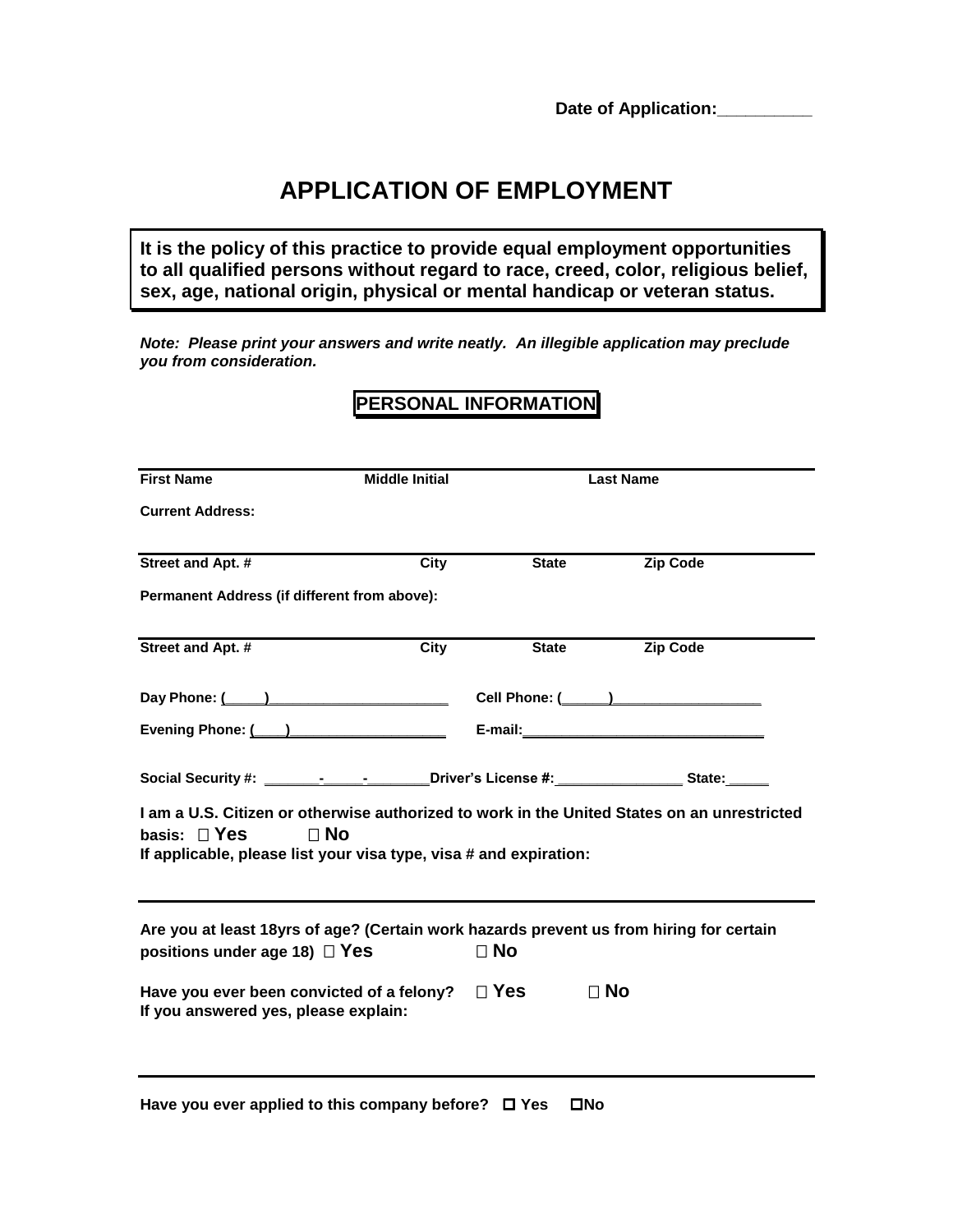## **EMPLOYMENT HISTORY FOR PAST 5 YEARS**

**PRESENT OR MOST RECENT EMPLOYER** 

| Dates of Employment: to the contract of the contract of the contract of the contract of the contract of the contract of the contract of the contract of the contract of the contract of the contract of the contract of the co |              |                                      |
|--------------------------------------------------------------------------------------------------------------------------------------------------------------------------------------------------------------------------------|--------------|--------------------------------------|
| Name                                                                                                                                                                                                                           | <b>Title</b> | May we contact? $\Box$ Yes $\Box$ No |
| <b>Office Phone</b><br><b>Reasons for Leaving:</b>                                                                                                                                                                             |              | <b>Cell Phone</b>                    |

| <b>PRIOR EMPLOYER</b>                                                                                                                                                                                                            |                                                         |  |  |  |  |
|----------------------------------------------------------------------------------------------------------------------------------------------------------------------------------------------------------------------------------|---------------------------------------------------------|--|--|--|--|
|                                                                                                                                                                                                                                  |                                                         |  |  |  |  |
|                                                                                                                                                                                                                                  |                                                         |  |  |  |  |
| Duties: <b>Duties: Duties: Contract Contract Contract Contract Contract Contract Contract Contract Contract Contract Contract Contract Contract Contract Contract Contract Contract Contract Contract Contract Contract Cont</b> |                                                         |  |  |  |  |
|                                                                                                                                                                                                                                  |                                                         |  |  |  |  |
| Name                                                                                                                                                                                                                             | May we contact? $\Box$ Yes<br>$\Box$ No<br><b>Title</b> |  |  |  |  |
| <b>Contact Info: Contact Info:</b><br><b>Office Phone</b><br><b>Reasons for Leaving:</b>                                                                                                                                         | <b>Cell Phone</b>                                       |  |  |  |  |
|                                                                                                                                                                                                                                  |                                                         |  |  |  |  |

| Dates of Employment: to the contract of the contract of the contract of the contract of the contract of the contract of the contract of the contract of the contract of the contract of the contract of the contract of the co |
|--------------------------------------------------------------------------------------------------------------------------------------------------------------------------------------------------------------------------------|
| May we contact? $\Box$ Yes $\Box$ No                                                                                                                                                                                           |
| <b>Title</b>                                                                                                                                                                                                                   |
|                                                                                                                                                                                                                                |
| <b>Cell Phone</b>                                                                                                                                                                                                              |
|                                                                                                                                                                                                                                |
|                                                                                                                                                                                                                                |
|                                                                                                                                                                                                                                |
|                                                                                                                                                                                                                                |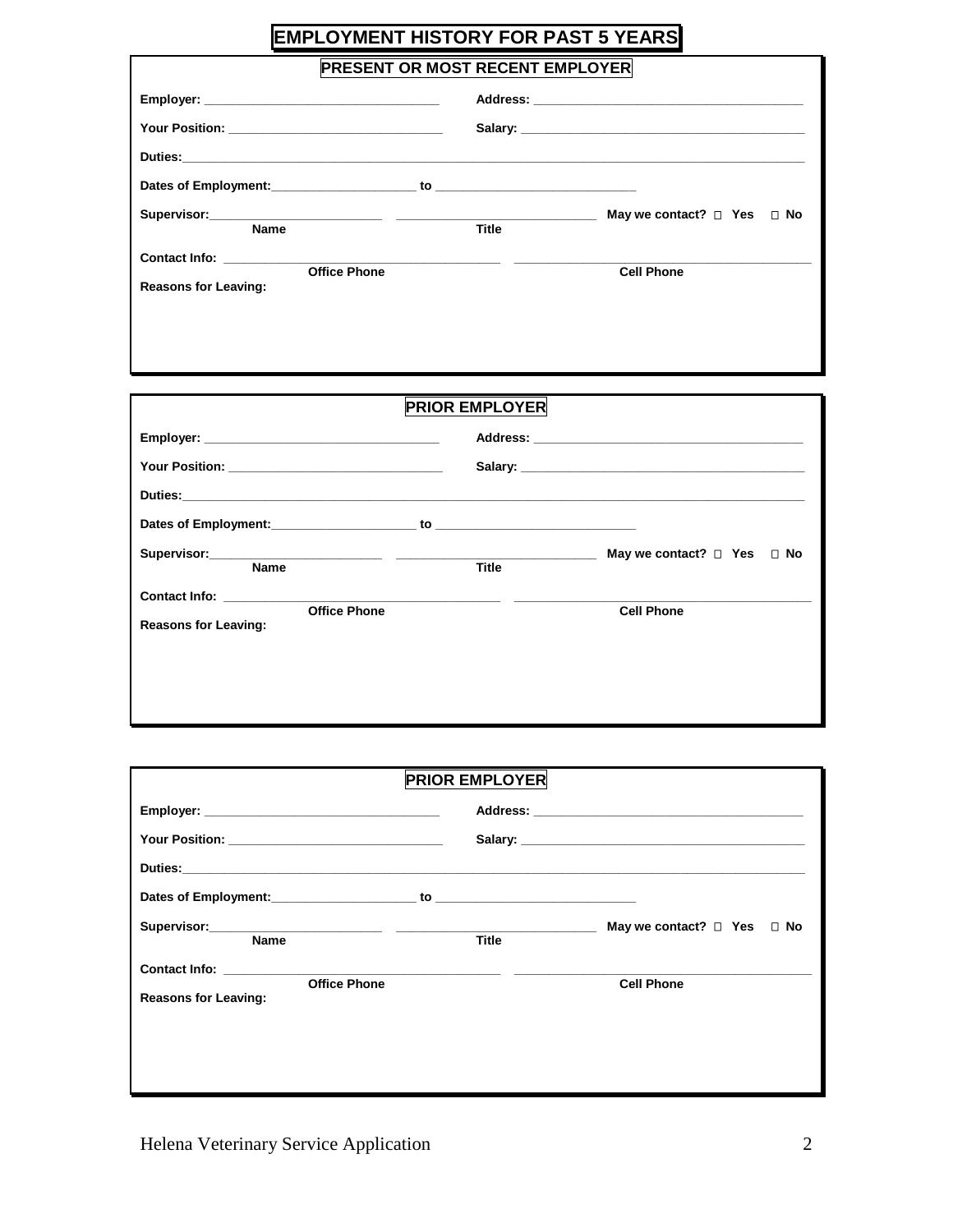## **EDUCATION**

| <b>High School</b>                                                                                                                                                                                                                                                 |  |  |  |  |  |  |  |  |
|--------------------------------------------------------------------------------------------------------------------------------------------------------------------------------------------------------------------------------------------------------------------|--|--|--|--|--|--|--|--|
|                                                                                                                                                                                                                                                                    |  |  |  |  |  |  |  |  |
| Name                                                                                                                                                                                                                                                               |  |  |  |  |  |  |  |  |
| the control of the control of the control of the control of the control of the control of the control of the control of the control of the control of the control of the control of the control of the control of the control<br><b>Address</b>                    |  |  |  |  |  |  |  |  |
| Did you graduate? $\Box$ Yes $\Box$ No Attended from ________ to _______.                                                                                                                                                                                          |  |  |  |  |  |  |  |  |
| If you did not graduate, did you receive your GED? □ Yes □ No                                                                                                                                                                                                      |  |  |  |  |  |  |  |  |
|                                                                                                                                                                                                                                                                    |  |  |  |  |  |  |  |  |
| <b>College or University</b>                                                                                                                                                                                                                                       |  |  |  |  |  |  |  |  |
| Name                                                                                                                                                                                                                                                               |  |  |  |  |  |  |  |  |
| <u> 1989 - Johann Stoff, amerikansk politiker (d. 1989)</u>                                                                                                                                                                                                        |  |  |  |  |  |  |  |  |
| <b>Address</b>                                                                                                                                                                                                                                                     |  |  |  |  |  |  |  |  |
| Did you graduate? □ Yes □ No<br>Attended from __________ to _________.                                                                                                                                                                                             |  |  |  |  |  |  |  |  |
| Degree:__________________________                                                                                                                                                                                                                                  |  |  |  |  |  |  |  |  |
|                                                                                                                                                                                                                                                                    |  |  |  |  |  |  |  |  |
| <b>Additional Education beyond High School</b>                                                                                                                                                                                                                     |  |  |  |  |  |  |  |  |
| Name                                                                                                                                                                                                                                                               |  |  |  |  |  |  |  |  |
|                                                                                                                                                                                                                                                                    |  |  |  |  |  |  |  |  |
| <b>Address</b>                                                                                                                                                                                                                                                     |  |  |  |  |  |  |  |  |
| Did you graduate? □ Yes □ No<br>Attended from __________ to ________.                                                                                                                                                                                              |  |  |  |  |  |  |  |  |
| Degree or Certification: Degree or Certification:                                                                                                                                                                                                                  |  |  |  |  |  |  |  |  |
|                                                                                                                                                                                                                                                                    |  |  |  |  |  |  |  |  |
| <b>POSITION INFORMATION</b>                                                                                                                                                                                                                                        |  |  |  |  |  |  |  |  |
|                                                                                                                                                                                                                                                                    |  |  |  |  |  |  |  |  |
| Fulltime $\Box$ Part time $\Box$<br>Position Desired: New York Desired: New York Desired: New York Desired: New York Desired: New York Desired: New York Desired: New York Desired: New York Desired: New York Desired: New York Desired: New York Desired: New Yo |  |  |  |  |  |  |  |  |
|                                                                                                                                                                                                                                                                    |  |  |  |  |  |  |  |  |
| Schedule Desired: with a state of the state of the state of the state of the state of the state of the state o                                                                                                                                                     |  |  |  |  |  |  |  |  |
|                                                                                                                                                                                                                                                                    |  |  |  |  |  |  |  |  |
|                                                                                                                                                                                                                                                                    |  |  |  |  |  |  |  |  |
| $\Box$ Yes<br>$\Box$ No<br>Would you be able to work evenings?                                                                                                                                                                                                     |  |  |  |  |  |  |  |  |
| <b>⊟ Yes</b><br>$\Box$ No<br>Would you be able to work weekends?                                                                                                                                                                                                   |  |  |  |  |  |  |  |  |
|                                                                                                                                                                                                                                                                    |  |  |  |  |  |  |  |  |
|                                                                                                                                                                                                                                                                    |  |  |  |  |  |  |  |  |
|                                                                                                                                                                                                                                                                    |  |  |  |  |  |  |  |  |
| Please describe any skills you have in the following areas:                                                                                                                                                                                                        |  |  |  |  |  |  |  |  |
| Computer:                                                                                                                                                                                                                                                          |  |  |  |  |  |  |  |  |

**Technical Equipment:**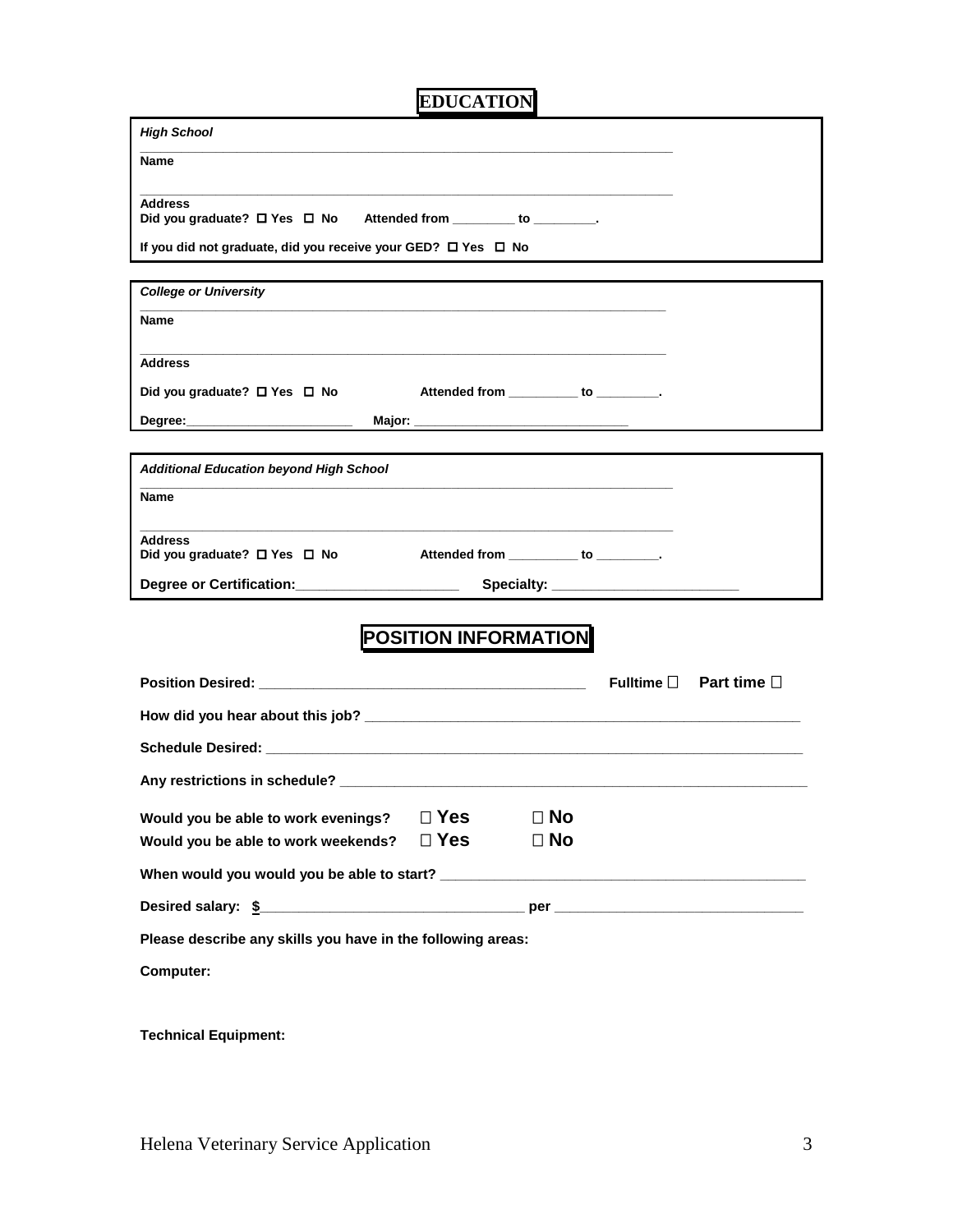**Languages Spoken (other than English):** 

**Veterinary Clinical Experience:** 

**Questions:**

**1. What are the most important job experiences you bring to this position?**

**2. What type of person is hardest for you to get along with?**

**3. What do you see as the disadvantages of working in a veterinary practice?**

**4. What are the best reasons to ask for a raise? The worst?**

**5. What do you do when things get slow at work?**